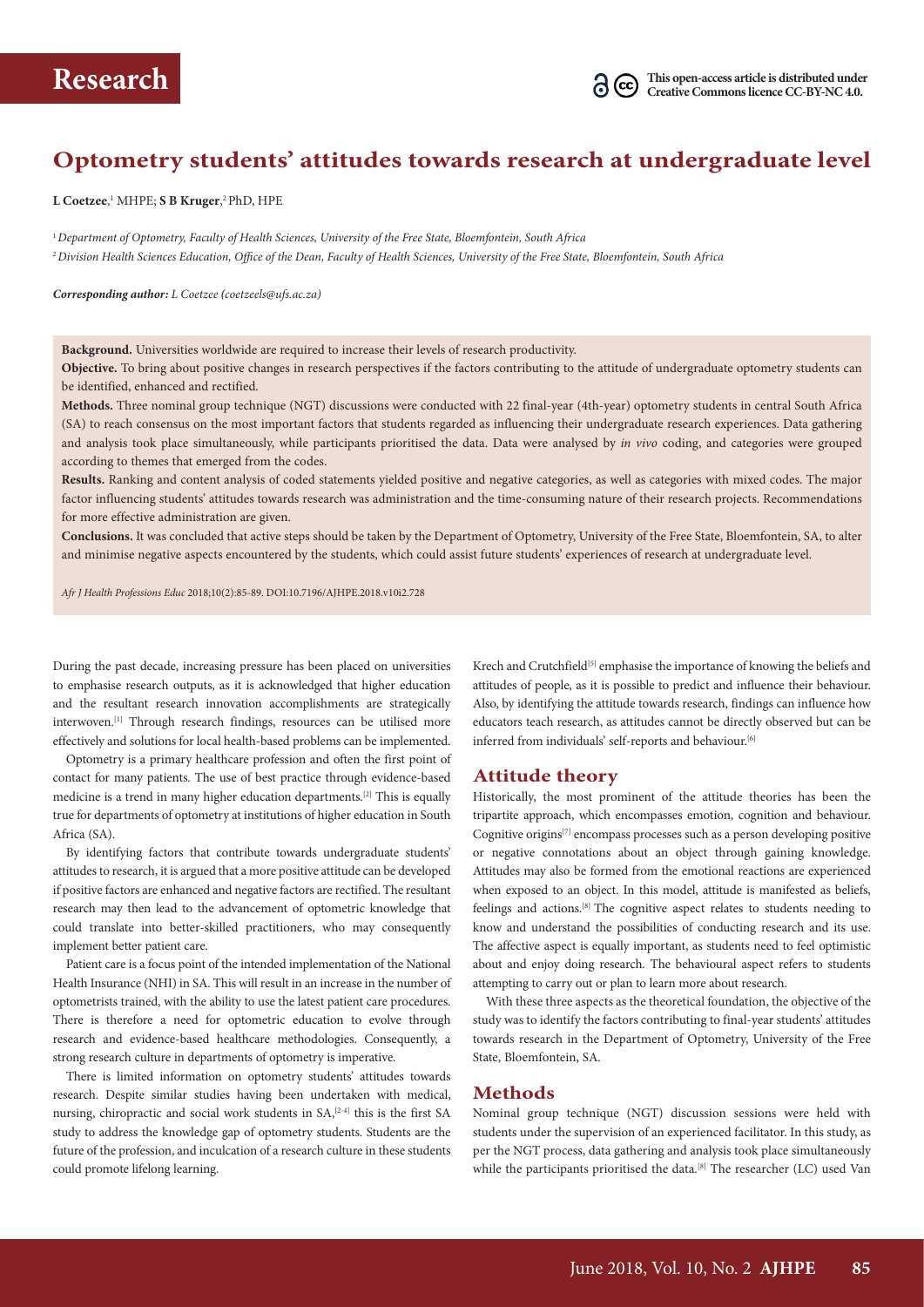# **Research**

Breda's<sup>[8]</sup> guidelines, which recommend a method to analyse multiple NGT sessions and combine the results of these sessions as outlined below. Van Breda's guidelines are well accepted in SA, and follow a step-by-step process, creating clear instructions for repeatability.

#### **Step 1**

The facilitator welcomed all the participants. The question was posed to the group, and the facilitator provided brief information about the topic.

#### **Step 2**

The participants spent a few minutes writing down their views on the topic or question, and were encouraged to note as many ideas as possible. This was done in silence and had a time limit of 10 minutes.

#### **Step 3**

Each participant in turn contributed an idea, which the facilitator recorded on the flip chart. Similar suggestions were grouped together where appropriate. Partici pants were allowed to skip a turn and then take part again during a later round.

#### **Step 4**

The group discussed each of the contributions for clarification. None of the ideas was allowed to be omitted. The discussion proceeded with one item at a time and one person speaking at a time.

#### **Step 5**

Participants ranked the ideas by voting for five statements, prioritising their opinions.

Students prioritised the different statements they recorded during the NGT interviews by identifying and scoring the five most important ones, giving a value of 5 to the most important statement and a value of 1 to the statement they regarded as the least important. The votes were summated to obtain the five most important statements. The statement that received the highest score was then ranked number 1, continuing in this way. Consensus was reached in this manner.

When combining the topmost five positive statements from the three groups, the statements mostly related to knowledge gain, the process of research, communicating research results or findings to participants, and aspects of organising and planning the research project. These responses were grouped according to the similarity of the context of the statements.

Each of the statements from the three groups was given a stand-alone code. These codes were then grouped according to their similarity to form a theme. The categories were identified in this way.

This technique gives all participants a chance to voice their opinions. The participants are viewed as experts, as they are expert on how they perceive their experiences. Harvey and Holmes<sup>[9]</sup> confirmed the NGT as a reliable method to determine priorities and considered it valid and effective for problem identification.

#### **Sampling**

All final-year students were invited to participate. The researcher holds a relativist view and acknowledges that each student might have a different experience of the exposure to research in the Department of Optometry, and might interpret it in a personal manner, which could influence their attitude towards research. For these reasons, the sample size was viewed as sufficient.

Purposeful sampling was used to recruit 22 of the 23 registered final-year (4th-year) optometry students, who were in the process of completing a research project in 2014. Informed consent was obtained through distributing information leaflets regarding the study. Participants had the right to withdraw before they signed letters of consent.

#### **Data collection**

Broad questions, typically used in the NGT, were formulated. The questions were constructed to probe any research-related experience of a student.

The facilitator took a few minutes before each session to ensure that the students understood the scope of the questions. These were piloted at the first nominal group session to ensure that there was no ambivalence regarding the questions. Three nominal group sessions were completed (*n*=8, *n*=6, *n*=7). The questions, which were not altered, were as follows:

• What are the positive experiences related to research?

• What are the negative experiences related to research?

As the participating students were required to continue adding statements until all opinions or experiences were listed, completeness/saturation of the data was achieved.

This study also used descriptive coding, which provides the substance of the data, *in vivo* coding that uses verbatim statements, as well as emotion coding.

## **Results**

Of the 22 final-year optometry students who participated in the study, the majority were female (*n*=19; 86.4%), and the mean age of this group was 22 (range 21 - 31) years.

Among the positive statement categories, the following emerged: benefits of research, research process, reflection, group work, gaining information, skills development, participants, supervision and emotion. Statements centred mostly on skill gains; the participants felt they had improved their communication and time management skills, as well as learning to plan and organise themselves.

The statements in Table 1 are the verbatim responses that were recorded from the three groups (indicated by i, ii and iii). The prioritisation is also reflected (1 for the most important), and if one statement received the same number of votes, the numbering was indicated as 4a, 4b, etc.

The negative statements (Table 2) related mostly to the time-consuming nature of conducting research, administrative guidelines or processes in the different departments, resources and the research process itself, emotions elicited and level of satisfaction (or dissatisfaction) with regard to their experiences. Students were aware of the overall emotional and exertional input, and that the return on their investment was negative.

A unique finding was the time-consuming nature of obtaining permission from various offices to gain ethical clearance. Different ethical procedures are required when using patients, students or individuals from the public in research projects.

With the tripartite model of attitude as a reference point, Fig. 1 indicates how each of the categories compiled from the data aligns with one or more of the components of this seminal model of attitude. The overlap of some categories emphasises the complex nature of attitude. These combined valences show that within the affective domain, should the resources in the Department of Optometry improve, the overwhelming feeling of the students would be more positive.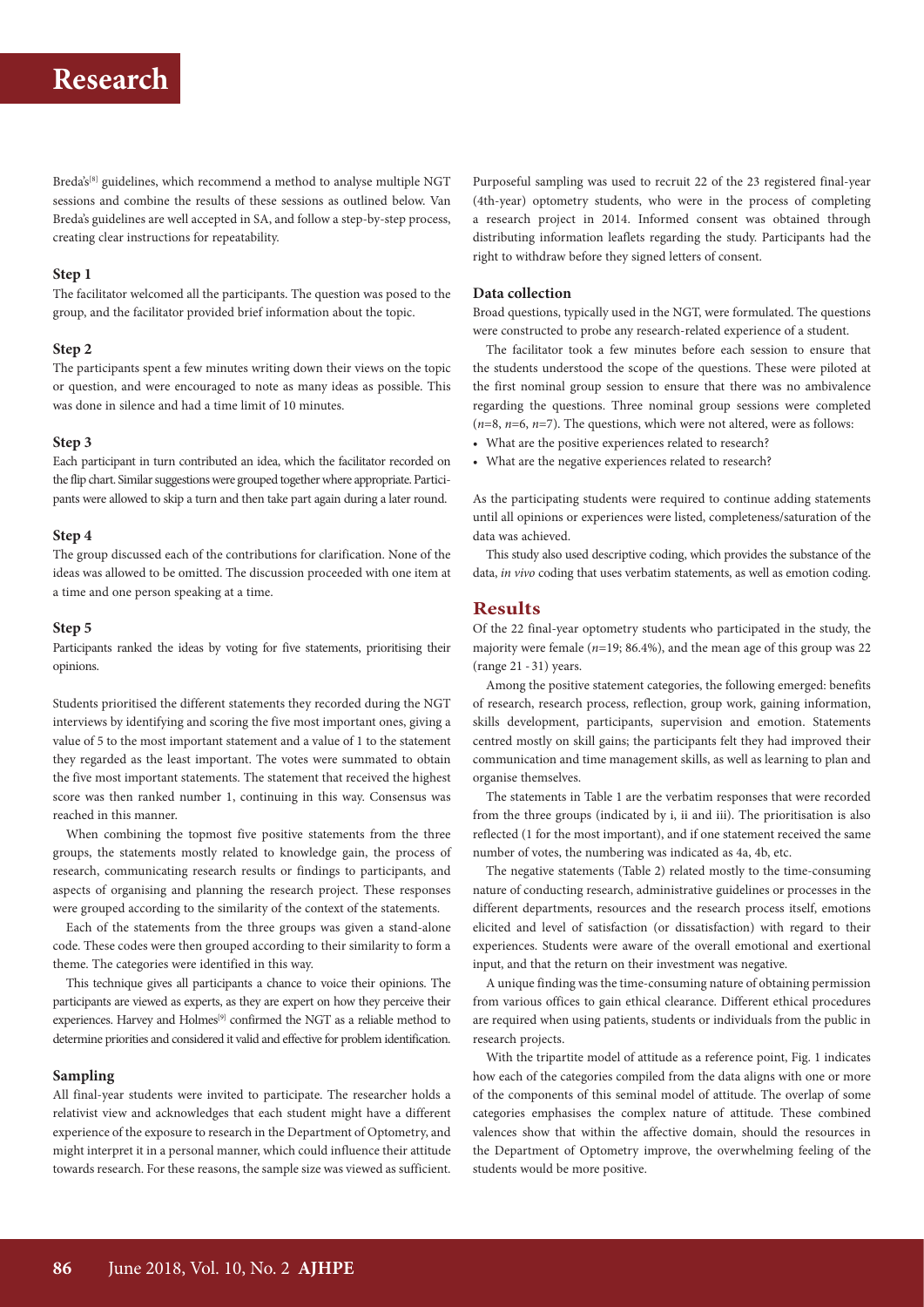|                                                                  | Group        | Final ranking in |
|------------------------------------------------------------------|--------------|------------------|
| <b>Statement</b>                                                 |              | group            |
| Gaining more information that could possibly help in the future  |              |                  |
|                                                                  |              |                  |
| Getting more knowledge about the research subject                |              | $\overline{2}$   |
| More knowledge related to the study topic<br>ii                  |              | 3                |
| More knowledge about a specific topic                            | iii          |                  |
| Group work makes the workload during the research process easier | ii           |                  |
| Personal relationships with participants during the study        | ii           | 4                |
| Improving research techniques and methods                        |              | 3                |
| How to format a research question                                |              | 5 <sub>b</sub>   |
| Knowledge about the research process                             | iii          | $\overline{2}$   |
| Understanding the concepts of what research is all about         | iii          | $\overline{4}$   |
| Where to find accurate information                               |              | 4a               |
| Improvement of communication skills                              |              | 4 <sub>b</sub>   |
| Teaches you to organise and plan information                     | iii          | 3                |
| Learn to plan time more effectively                              | iii          | 5                |
| Teach others the new information found                           | $\mathbf{i}$ | 4c               |
| Positive experience to convey knowledge to participants          |              | 5                |
| Good guidance of a study leader/supervisor<br>ii                 |              | $\overline{2}$   |
| Feeling valuable                                                 |              | 5a               |
| Build up confidence                                              |              | 5c               |
|                                                                  |              | ii               |





The behavioural component demonstrates how the students developed and matured. Participants acknowledged a broad range of skills that they felt had improved, including learning to deal with difficult interpersonal situations with group members and participants.

The cognitive aspect specifies the higher-order thinking of linking theory to practice, understanding the limitations of the study and the benefits of what research could mean to them as individuals, the profession and their patients.

The category of reflection spanned all three components of the tripartite model of attitude, from having a humble outlook, to altering behaviour, to co-operating with each other for the greater good of the team.

## **Discussion**

This study revealed a cluster of negative statements related to the administrative concerns of the students. This finding has resulted in recommendations being made to the department (Table 3).

Similar results were found in previous studies, $[10-14]$  whereby benefits that accrued to students who performed research had a positive effect on their view of research in general. These benefits included a more positive attitude towards research,<sup>[10,12]</sup> increased interest in research,<sup>[10,12]</sup> a better understanding of research design<sup>[11]</sup> and being more curious about research.[12]

Research-related activities were also improved, such as the students' skill level at library research skills development of research questions and hypotheses,<sup>[12]</sup> a greater understanding of data interpretation and the use of statistics in research,  $[11,12]$  as well as a better grasp of referencing.  $[12]$ 

Students perceived improved abilities in workplace skills. Participants mentioned creative thinking skills, application of ethical principles, computerbased knowledge and skills,[12] oral presentation skills, organisational skills and time management skills.<sup>[12,13]</sup> During the research process, students realised the importance of good time management, as well as learning to communicate well with others and share the workload. All of these skills lean towards flexibility, which is a sought-after quality in the working environment.

The main negative aspect reported was the time-consuming nature of the research project owing to students being in different clinic groups. In 2015, the students were deliberately placed into clinic groups that matched their research project group. This allowed the students to have more time together to collate data.

There were aspects where the Department of Optometry was perceived by the students as faring well:

- presentations at annual faculty conferences
- group work for research assignments
- exposure to new equipment
- earning credits towards one's degree upon completion of the project
- exposure to the literature as a source of learning
- having an online arena for student discussions.

Therefore, there are a number of aspects of the optometry programme that are being implemented correctly.

The NGT discussions yielded valuable recommendations that, if implemented, would have the ability to instil a stronger research culture in the department.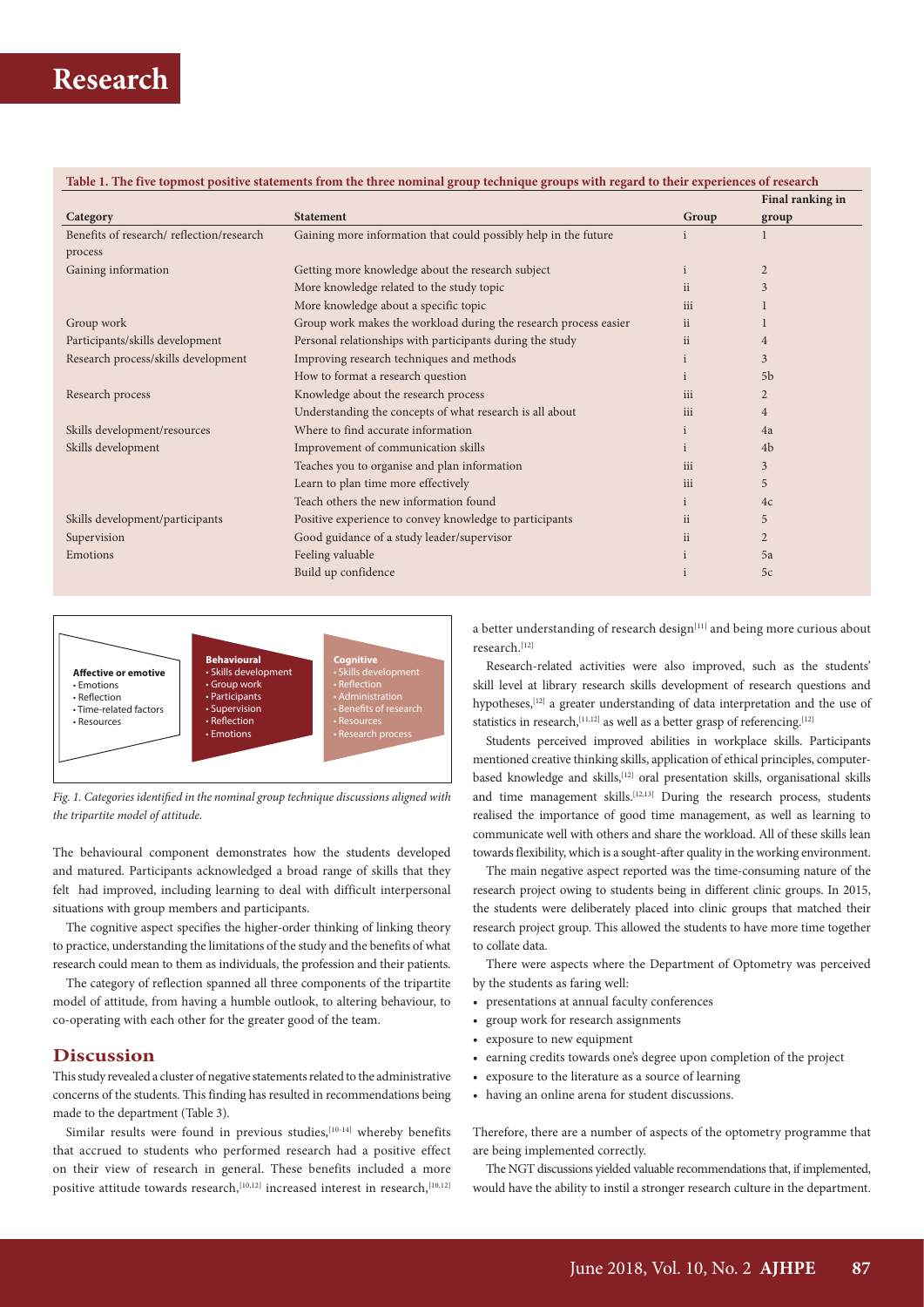|                             |                                                                              |           | Final ranking in |
|-----------------------------|------------------------------------------------------------------------------|-----------|------------------|
| Category                    | <b>Statement</b>                                                             | Group     | group            |
| Time related                | Time consuming                                                               |           |                  |
|                             | Time consuming                                                               | <i>ii</i> |                  |
|                             | Time consuming                                                               | iii       |                  |
| Time related/administrative | The process to obtain permission is time consuming                           | <i>ii</i> |                  |
| Resources                   | Lack of resources                                                            |           |                  |
|                             | Use of University of the Free State facilities increases the costs           | iii       | 3                |
| Administrative              | Ignorance relating to the administrative process during the research process | <i>ii</i> | 3                |
|                             | Poor guidelines relating to the module                                       | <i>ii</i> | 4                |
|                             | No allocated time for research in the programme                              | iii       |                  |
|                             | Uncertainty about the administrative processes                               | iii       | 5 <sub>b</sub>   |
| Administrative/time related | The length of time the module takes (2 years)                                | iii       | 5a               |
| Reflection                  | Missing data make analysis difficult                                         |           | 4                |
|                             | Too complicated research question                                            |           | 5 <sub>b</sub>   |
| Participants                | Subjects unwilling to participate                                            |           | 5a               |
| Participants/emotions       | Unwillingness of participants during the selection process                   | ii.       | 5                |
| Emotions                    | Stressful                                                                    |           | 3                |
|                             | What you put in is more than you get out                                     | ii        |                  |

| Table 3. Recommendations: modification of current status |                             |                                                   |                                       |  |  |  |  |
|----------------------------------------------------------|-----------------------------|---------------------------------------------------|---------------------------------------|--|--|--|--|
| <b>Current status</b>                                    | <b>Statement</b>            | Proposed change                                   | <b>Possible benefits</b>              |  |  |  |  |
| No protocol of communication                             | Poor guidelines relating to | Formalised line of communication                  | Minimise time delays, reduce          |  |  |  |  |
| between the departments involved in                      | the module; uncertainty     | Drafting of rubrics for the presentation and the  | confusion and ambiguity of assessment |  |  |  |  |
| the research project                                     | about the administrative    | article to be submitted; these are to be included | Smoother planning for meeting         |  |  |  |  |
|                                                          | processes                   | in the module guide                               | outcomes                              |  |  |  |  |
| No formal schedule or responsibilities                   | Ignorance relating to the   | Clear guidelines on deadlines and meetings with   | Leadership and commitment from        |  |  |  |  |
| of team members delineated                               | administrative process      | the supervisor                                    | both parties                          |  |  |  |  |
|                                                          | during the research         | A timeline for the study is to be included in the | Accountability from members           |  |  |  |  |
|                                                          | process                     | supervisor-student contract and responsibilities  |                                       |  |  |  |  |
|                                                          |                             | made transparent in this agreement                |                                       |  |  |  |  |
| Research performed throughout                            | No allocated time           | Allocated week to perform research                | Shorter time span                     |  |  |  |  |
| the final year, as it suits the group                    | for research in the         | Groups for the research project share the same    | Concentrated effort allows for        |  |  |  |  |
| members                                                  | programme                   | practical schedules                               | continuity of the research mindset    |  |  |  |  |
|                                                          |                             |                                                   | Fewer clashes in the timetable, which |  |  |  |  |
|                                                          |                             |                                                   | allows for passive group members      |  |  |  |  |
| Students from various practical                          |                             |                                                   | Less hassle for students to meet      |  |  |  |  |
| groups in the research group                             |                             |                                                   | Fewer delays in the implementation of |  |  |  |  |
|                                                          |                             |                                                   | the research project                  |  |  |  |  |

# **Conclusion**

The key recommendations resulting from the findings of the study were to implement policies in the Department of Optometry for better communication with students. Recommended strategies include the following:

- allow students to choose their own groups within their clinic schedule
- more dedicated research time in the schedule
- provide guidelines that require the project to meet technical aspects of publication standards
- quality assurance policy on supervision
- workshops on writing for students to learn to compose research articles
- share supervision with a senior researcher from a different department
- allow staff to attend supervision workshops.

The new research module comprises eight credits. The outcomes provide a platform for greater emphasis on and importance of exit-level requirements.

This study identified various factors that final-year students in the Department of Optometry, University of the Free State, experienced positively and negatively in relation to the contribution of their attitude towards research.

**Acknowledgements.** The authors would like to acknowledge the Health and Welfare Sector Education and Training Authority (HWSETA) for funding. Dr Daleen Struwig, Faculty of Health Sciences, University of the Free State, is acknowledged for technical and editorial preparation of the manuscript. **Author contributions.** SBK contributed to the study design and methodology, and LC conducted the study and compiled the manuscript.